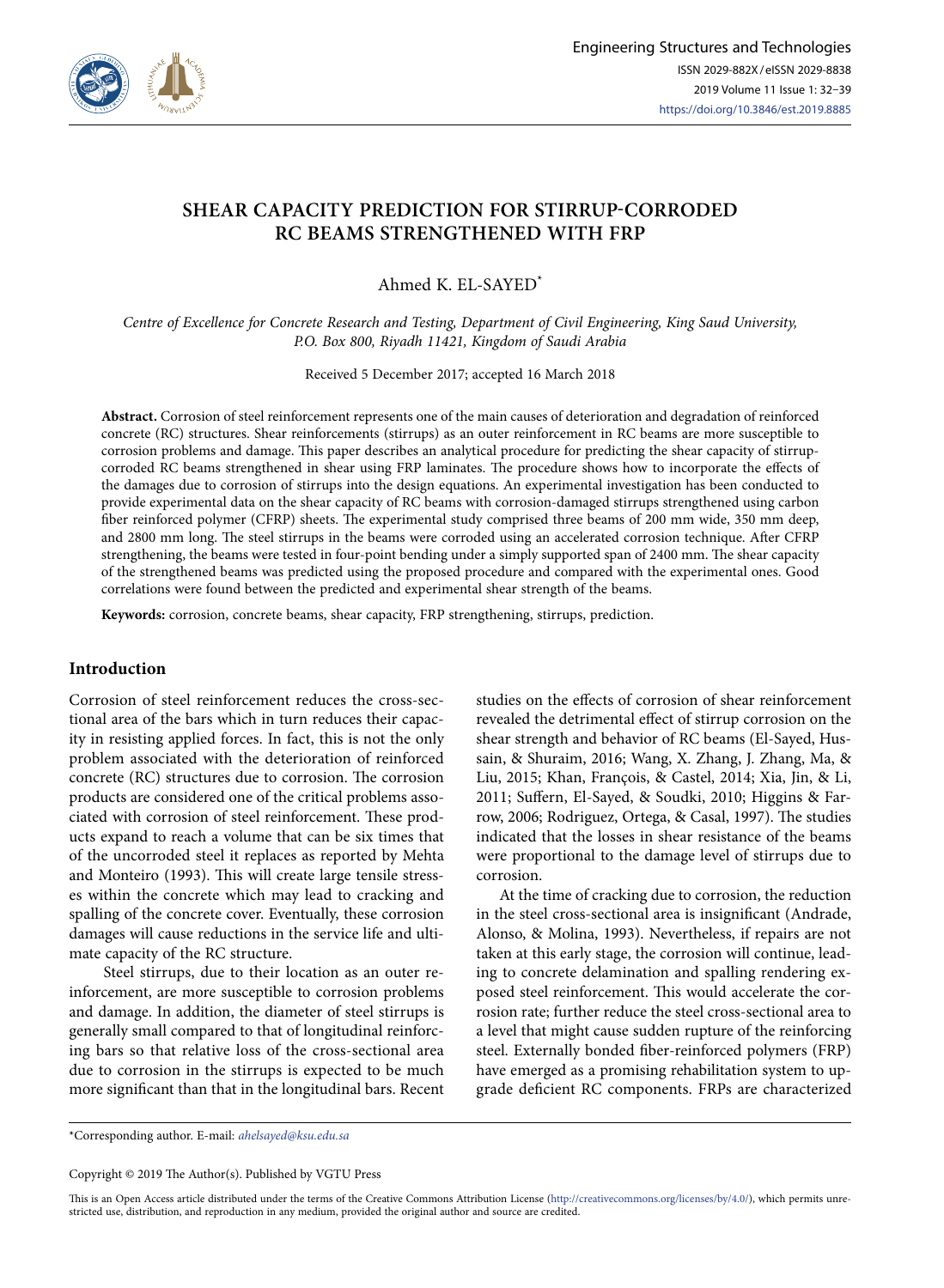by their light weight, high strength to weight ratio, ease and speed of site installation, and excellent fatigue and corrosion resistance (ACI Committee, 2007). These excellent characteristics make FRPs more attractive as a repair material compared to other conventional repairs. Previous research confirmed the ability of FRP system to upgrade corrosion-damaged reinforced concrete elements under pure flexural loading (El Maaddawy & Soudki, 2005; Bonacci & Maalej, 2000). The effectiveness of FRP system to increase the structural capacity of corroded reinforced concrete columns under concentric loading has been reported in previous studies (Debaiky, Green, & Hope, 2002; Pantazopoulou, Bonacci, Sheikh, Thomas, & Hearn, 2001). On the other hand, few studies have been directed to examine the feasibility of using FRP strengthening for upgrading RC elements with corrosion-damaged stirrups (Li, Wu, & Wang, 2016; Qin, Dirar, Yang, Chan, & Elshafie, 2015; El Maaddawy & Chekfeh, 2013; Kage, Abe, & Lee, 1997). The outcomes of these studies were encouraging; however, none of these studies provided practical procedure for evaluating the shear strength of FRP strengthened beams with corroded stirrups. To design FRP strengthening system for such members, the residual shear strength of the corroded beams before strengthening has to be assessed first, then the contribution of FRP strengthening system will be added to get the overall shear strength of the beams. The analytical procedures presented by Li et al. (2016) and El Maaddawy and Chekfeh (2013) for evaluating the residual shear strength of the corroded beams assumed that the actual mass loss of the steel stirrups due to corrosion is known while in real life, the actual mass loss of the embedded steel bars cannot be evaluated without destructive testing (Xia et al., 2011).

The current study presents procedure for assessing the shear strength of RC beams with corroded stirrups upgraded using FRP materials. The procedure shows how to evaluate the residual shear strength of corroded RC beams which is considered essential for designing the FRP strengthening system. In this procedure, the residual shear strength is evaluated based on the measurement of the width of the corrosion-induced cracks which can be practically measured in real life without destructive testing. The study uses the ACI 440.2R (ACI Committee, 2017) method for evaluating the contribution of the FRP component to the shear strength of the beams. The paper also presents experimental data on the shear strength of CFRP strengthened RC beams with corroded stirrups. The experimental data is used for verifying the assessment procedure.

#### **1. Shear capacity for FRP strengthened RC beams**

ACI Committee 440 in its document, ACI 440.2R (ACI Committee, 2017), indicates that the nominal shear strength,  $V_n$ , of an FRP-strengthened concrete member can be superimposed into three components. The three components comprise the concrete contribution,  $V_c$ , to shear strength, the steel stirrups contribution,  $V_s$ , and the contribution of the FRP external shear reinforcement,  $V_f$ as follows:

$$
V_n = V_c + V_s + \psi_f V_f,\tag{1}
$$

where  $\psi_f$  is a reduction factor introduced based on a reliability analysis using previous experimental data. ACI 440 Committee recommends a value of 0.85 for  $\psi_f$  for threesided FRP U-wrap or two-opposite sides strengthening schemes, while a value of 0.95 is recommended for fullywrapped members.

The  $V_c$  shear component in Eq. (1) can be calculated according to ACI 318 code (ACI Committee, 2014) as follows:

$$
V_c = 0.17 \lambda \sqrt{f_c'b_w} d,\t\t(2)
$$

where  $f_c'$  is the specified concrete strength;  $\lambda$  is a factor accounting for the concrete density ( $\lambda = 1$  for normal weight concrete);  $b_w$  and *d* are the web width of the beam and the depth of the tension steel, respectively.

For the shear strength provided by vertical steel stirrups, the ACI 318 code (ACI Committee, 2014) specifies Eq. (3):

$$
V_s = \frac{A_v f_{yv} d}{s},\tag{3}
$$

where *Av* is the area of steel stirrups within spacing *s*; and  $f_{yy}$  is the yield strength of the steel stirrups.

The contribution of vertical FRP system,  $V_f$  to shear strength of a member can be calculated according to ACI 440.2R (ACI Committee, 2017) as follows:

$$
V_f = \frac{A_{fv}\varepsilon_{fe}E_f d_{fv}}{s_f},\tag{4}
$$

where  $A_{f\nu}$  and  $E_f$  are the cross-sectional area and modulus of elasticity of FRP, e*fe* is the effective FRP strain used for design,  $d_{fv}$  is the effective depth of FRP shear reinforcement, and  $s_f$  is the spacing of FRP shear reinforcement. The cross-sectional area of FRP reinforcement is calculated as given in Eq. (5) according to ACI 440.2R (ACI Committee, 2017):

$$
A_{fv} = 2n_f t_f w_f,\tag{5}
$$

where  $n_f$  is the number of FRP layers,  $t_f$  is the thickness of one layer of FRP, and  $w_f$  is the width of FRP strip.

The effective FRP strain  $\varepsilon_{fe}$  in U-wraps is recommended by ACI 440.2R (ACI Committee, 2017) to be calculated using a bond-reduction coefficient  $\kappa<sub>v</sub>$  applicable to shear as given by:

$$
\varepsilon_{fe} = \kappa_v \varepsilon_{fu} \le 0.004,\tag{6}
$$

where  $\varepsilon_{fu}$  is the ultimate strain of FRP. The coefficient  $\kappa_v$ is calculated as follows (ACI 440.2R (2017)):

$$
\kappa_{\nu} = \frac{k_1 k_2 L_e}{11900 \varepsilon_{\text{fu}}} \le 0.75,\tag{7}
$$

where  $L_e$  is the active bond length,  $k_1$  and  $k_2$  are modifi-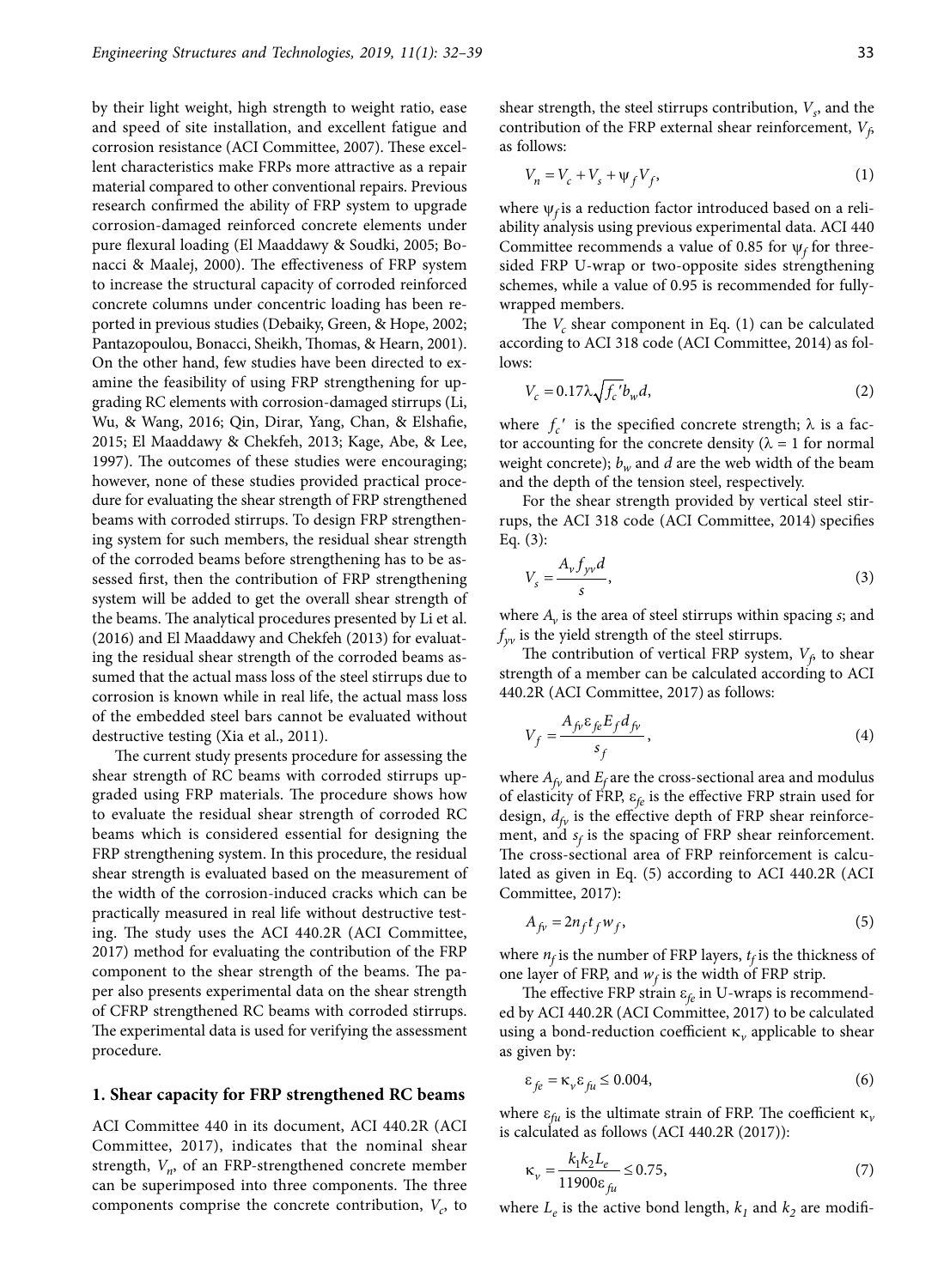cation factors that account for the concrete strength and the type of wrapping scheme used, respectively. The active bond length can be calculated as follows (ACI 440.2R (2017)):

$$
L_e = \frac{23300}{\left(n_f t_f E_f\right)^{0.58}}.\tag{8}
$$

The modification factors  $k_1$  and  $k_2$  are calculated as given in Eq. (9) and Eq. (10), respectively (ACI 440.2R (2017)):

$$
k_1 = \left(\frac{f_c'}{27}\right)^{2/3};\tag{9}
$$

$$
k_2 = \frac{d_{fv} - L_e}{d_{fv}}.\t(10)
$$

ACI 440.2R (ACI Committee, 2017) limits the shear strength provided by reinforcement  $(V_s + V_f)$  based on the following:

$$
V_s + V_f \le 0.66 \sqrt{f_c'} b_w d. \tag{11}
$$

### **2. Shear capacity for FRP strengthened RC beams with corroded stirrups**

El-Sayed et al. (2016) indicated that both  $V_c$  and  $V_s$  shear components are affected by the corrosion of steel stirrups. They indicated that  $V_c$  may be influenced by the corrosion cracks that may lead to delamination and spalling of the concrete cover reducing the effective web width of the beam. On the other hand, El-Sayed et al. (2016) indicated that  $V_s$  may be influenced by the sectional loss of the reinforcing steel bars of stirrups. Therefore, they proposed modifications to Eq. (2) and Eq. (3) for evaluating the residual shear capacities  $V_{c,corr}$  and  $V_{s,corr}$  provided by concrete and steel stirrups, respectively, for RC beams with corroded stirrups.

Eq. (2) is modified to calculate  $V_{c,corr}$  as follows:

$$
V_{c,corr} = 0.17\lambda \sqrt{f_c'} b_{w,eff} d,
$$
\n(12)

where  $b_{w, \text{eff}}$  is the effective concrete beam width resisting shear which is given by:

$$
b_{\text{eff}} = b - 2(c + d_b) + \frac{s}{5.5} \text{ if } s \le 5.5c; \tag{13a}
$$

$$
b_{w, \text{eff}} = b_w - \frac{5.5}{s} \left( c + d_b \right)^2 \text{ if } s > 5.5c,
$$
\n(13b)

where *c* is the side concrete cover, *s* is the stirrups spacing and  $d_b$  is the stirrup bar diameter.

Eq. (3) is modified to calculate  $V_{s,corr}$  as follows:

$$
V_{s,corr} = \frac{A_{v,eff} f_{yv} d}{s},\tag{14}
$$

where  $A_{v, \text{eff}}$  is the effective stirrups area which can be determined as given by:

$$
A_{v, \text{eff}} = A_s - \Delta A_s, \tag{15}
$$

where  $A_s$  is the uncorroded steel cross section and  $\Delta A_s$ 

is reinforcing steel cross section loss due to corrosion. Δ*As* can be estimated based on the measured width of the corrosion-induced crack using Vidal, Castel, and François  $(2004)$  model as given in Eqs  $(16)$  and  $(17)$ :

$$
\Delta A_{s,cr} = A_s \left[ 1 - \left( 1 - 0.001 \alpha \frac{7.53 + 9.32c / d_b}{d_b} \right)^2 \right];
$$
 (16)  

$$
\Delta A_s = \frac{w}{0.0575} + \Delta A_{s,cr},
$$
 (17)

where Δ $A$ <sub>s,cr</sub> is local steel cross-section loss necessary for crack initiation,  $\alpha$  is pit concentration factor ( $\alpha = 2$  for homogenous corrosion;  $4 < \alpha < 8$  for localized corrosion), and *w* is corrosion crack width. Thus, by knowing the actual corrosion crack width, the sectional mass loss of the steel stirrups can be predicted as presented in Eq. (17) and then, the effective area of steel stirrups,  $A_{veff}$  is determined as given by Eq. (15).

The nominal shear capacity of corroded strengthened RC beams, *Vn,corr*, can be calculated by modifying Eq. (1) as follows:

$$
V_{n,corr} = V_{c,corr} + V_{s,corr} + \psi_f V_f.
$$
 (18)

Also Eq. (11) is modified to be:

$$
V_{s,corr} + V_f \le 0.66 \sqrt{f_c'} b_{w,eff} d. \tag{19}
$$

#### **3. Experimental investigation**

The experimental program consisted of tests on 3 fullscale RC beams as given in Table 1. The test specimens were 200 mm wide, 350 mm deep, and 2800 mm long. The beams were reinforced with four 25 mm-diameter deformed steel bars as main tensile reinforcement and two 10 mm-diameter deformed steel bars as top reinforcement. The main tensile bars were anchored at the beam ends using standard hooks to prevent anchorage failure. The steel stirrups were deformed bars having a diameter of 8 mm. The side concrete cover of the stirrups was 25 mm. One of the shear spans of the beams was allowed to include corroded stirrups while the other shear span included uncorroded stirrups. The stirrup spacing in the test span was variable (100, 150, and 200 mm). The stirrups in the beams were corroded using an accelerated corrosion technique. The corroded beams were strengthened in shear using CFRP sheets. A section loss of 20% corrosion damage was targeted for this study. The designation of the beams uses the letter B stands for beam. The first number, 20, refers to the target mass loss of 20%. The second number (100, 150, or 200) stands for the stirrup spacing while the letter S stands for strengthened. The reinforcement details and dimensions of the beams are shown in Figure 1. The longitudinal steel bars were epoxy-coated to preclude corrosion of these elements. Additionally, electrical tape was used to cover and insulate the longitudinal bars at the intersections of the bars and the stirrups. After casting and curing the beams for 28 days, the accelerated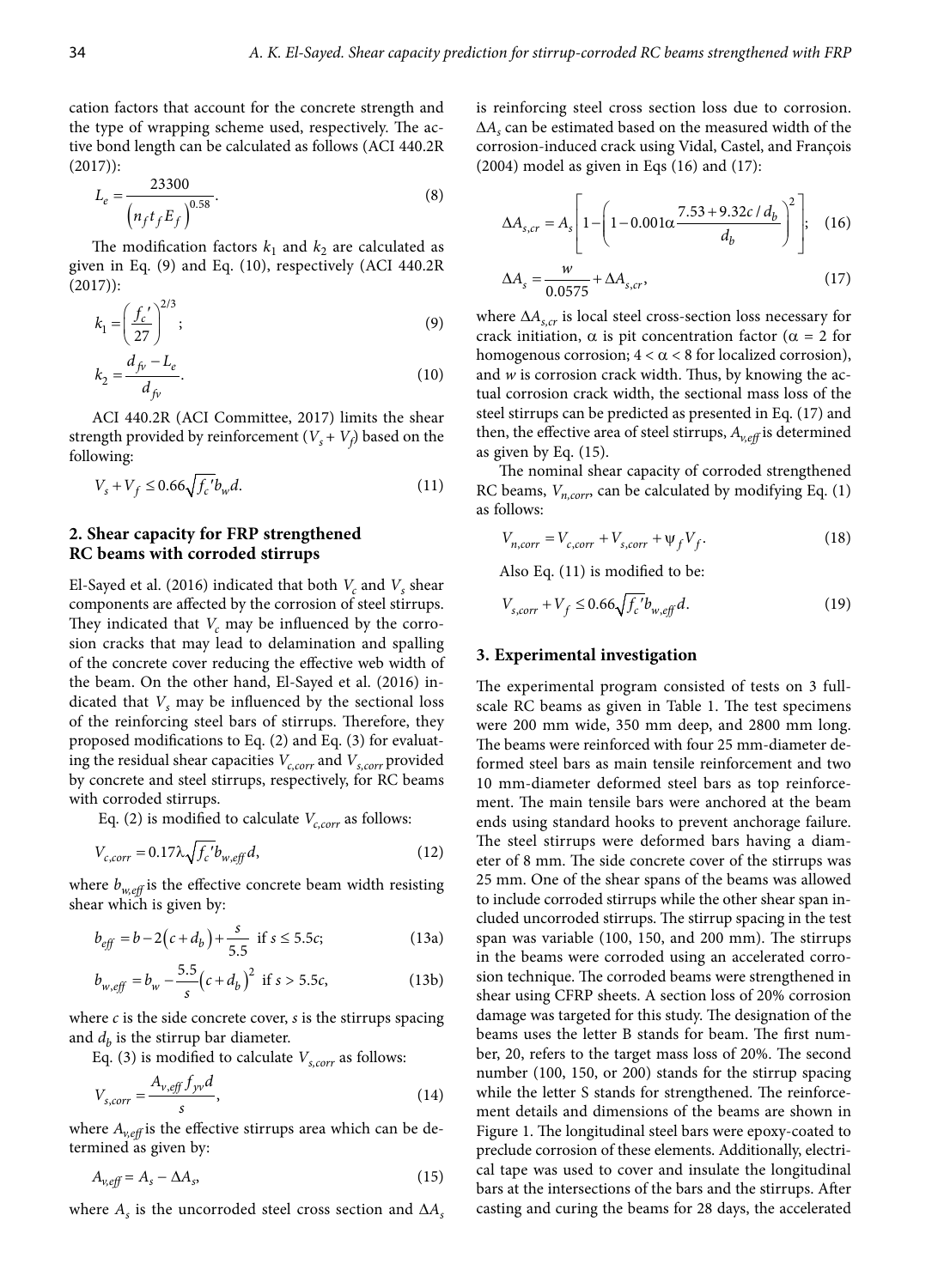corrosion process was started. The accelerated corrosion was conducted by impressing a constant current into the concrete beam specimens using an external direct current (DC) power supply. The stirrups in the test span were connected to the positive terminal of the power supply to act as an anode. The U shape stainless steel tube was connected to the negative terminal of the power supply to act as a cathode. For the purpose of an accelerated corrosion, a current density of 0.4 mA/cm2 was applied through the stirrups using the DC power supply. Faraday's Law was taken as guidance for determining the amount of time to produce the corrosion damage. The three beams of this study, B20-200S, B20-150S, and B20-100S, were designed to have the same dimensions, steel reinforcement, and target mass loss as beams B20-200, B20-150, and B20- 100 presented in a previous publication by the author (El-Sayed et al., 2016). Therefore, such beams can be used as control for the beams of this study to show the effect of CFRP strengthening on the shear strength of the corroded beams.

The yield strengths of the reinforcing steel bars were 495, 530, and 480 MPa for 8, 10, and 25 mm diameter bars, respectively. The average concrete compressive strength based on standard cylinder tests is given in Table 2. The CFRP sheets used to repair the corroded beams were unidirectional woven carbon fiber fabrics having a commercial name of SikaWrap 230C. They were used in conjunction with a two component-epoxy laminating resin, Sikadur 330, to provide a composite strengthening system. The design thickness of dry fibers was 0.131 mm, the tensile strength of the fibers was 4300 MPa and the tensile modulus of elasticity of the fibers was 238 GPa. The corresponding properties of CFRP cured laminates were 350 MPa tensile strength and 28 GPa modulus of elasticity based on 1.0 mm thickness per layer. All of these properties are as provided by the manufacturer.

After completion of the accelerated corrosion process, the corrosion crack patterns and widths were traced and

recorded. Before CFRP strengthening, structural epoxy adhesive was used to fill and repair the corrosion-induced cracks. The CFRP strengthening scheme used consisted of two layers of U-wraps. The CFRP repair procedure has two main steps: surface preparation and CFRP application. The surface was prepared by using a grinder with an abrasive attachment to round the bottom corners of the beam along the test span to avoid stress concentration in the CFRP sheets. The epoxy resin was mixed according to the manufacturer's instructions. The first coat of the epoxy resin was applied to the concrete surface using a roller. The CFRP sheet was adhered to the surface with the fibers perpendicular to the longitudinal axis of the beam. A second coat of resin was impregnated into the fabric using a steel roller. Then a second layer of CFRP was adhered. Finally, a sealer coat of epoxy resin was applied to the outer CFRP layer. The repaired beams were left to cure for 7 days at room temperature before structural testing. The CFRP layers were U-shaped strips of 100 mm width and spaced at the same spacing of corroded stirrups to ensure having CFRP strip at the section of each corroded stirrup. Figure 2 shows schematic diagrams of CFRP repair of the beams, whereas Figure 3 illustrates repaired beams after CFRP strengthening.

After CFRP repair, the beams were tested up to failure. The beams were tested in four-point bending over a simply-supported clear span of 2400 mm and a shear span to depth ratio,  $a/d = 3$ , as shown in Figure 1. In each beam, electrical resistance strain gauges were bonded to the longitudinal reinforcing steel and to the top concrete surface at midspan. No strain gauges were attached to the stirrups to be corroded as they would be destroyed during the accelerated corrosion phase. Electrical resistance strain gauges were bonded to the CFRP sheets at mid height. The deflection at midspan was measured using two LVDTs at each side of the beam. More information about the fabrication of the beams, accelerated corrosion, instrumentation, and test setup can be found in El-Sayed et al. (2016).



Figure 1. Reinforcement details and dimensions

Table 1. Test beams and corrosion damage measurements

| Beam                              | Stirrup spacing in the corroded span (mm) Target mass loss $(\%)$ Measured mass loss $(\%)$ Measured crack width (mm) |    |      |      |  |
|-----------------------------------|-----------------------------------------------------------------------------------------------------------------------|----|------|------|--|
| B20-200S                          | 200                                                                                                                   | 20 | 16.7 | 0.32 |  |
| B <sub>20</sub> -150 <sub>S</sub> | 150                                                                                                                   | 20 |      | 0.4  |  |
| B <sub>20</sub> -100S             | 100                                                                                                                   | 20 | 17.4 | 0.38 |  |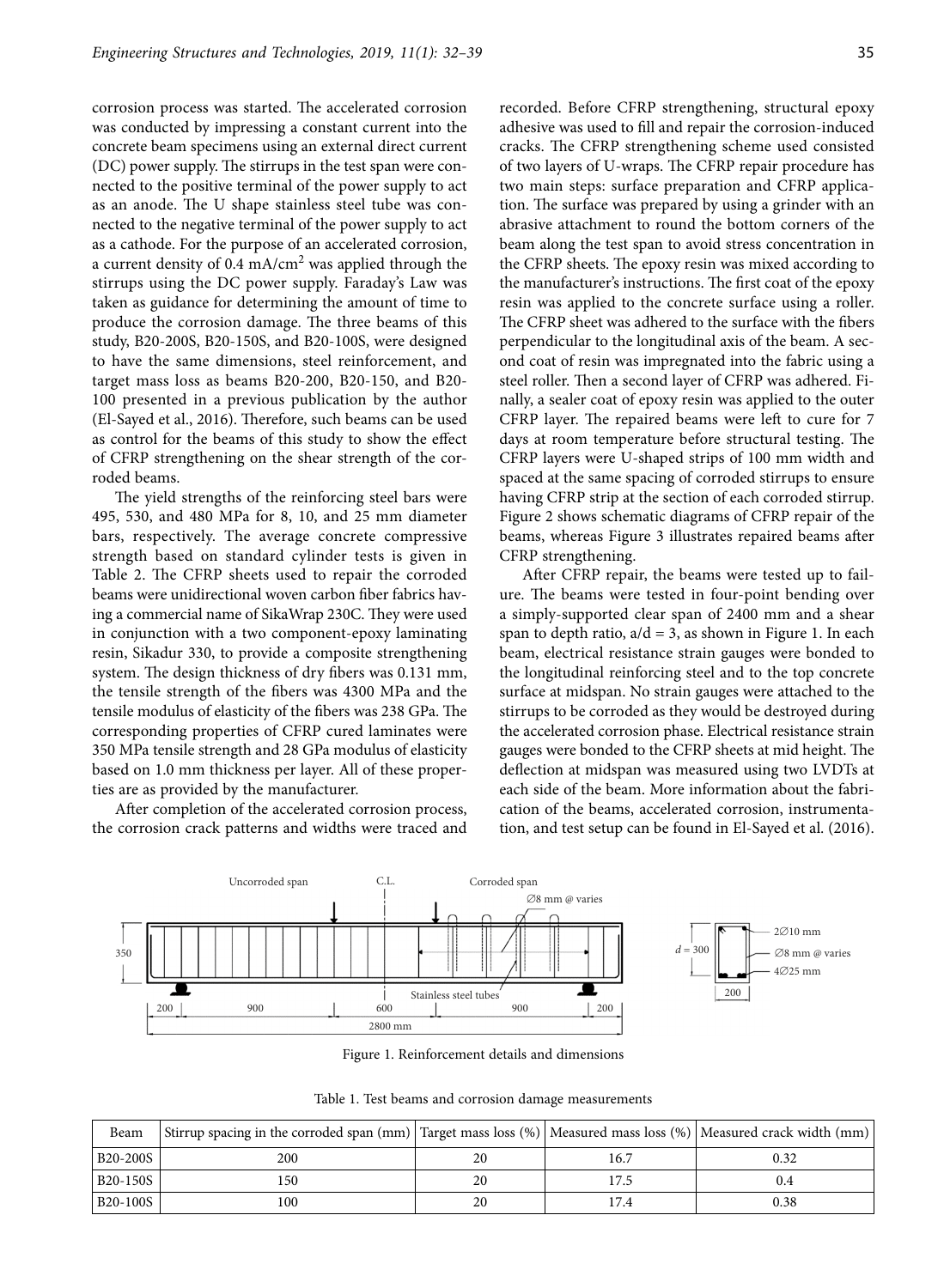

Figure 2. Schematic of CFRP repair of the beams



Figure 3. CFRP strengthened beams

# **4. Experimental results and discussion**

The beams showed corrosion cracks and rust staining due to corrosion of stirrups. The cracks were primarily vertical at the locations of the stirrups. The crack widths were measured manually using a microscope. The measurements were taken after the accelerated corrosion phase was completed and prior to structural testing. Table 1 summarizes the measured crack width for each beam. The table also gives the mass loss measured for each beam after structural testing. The actual mass loss of the corroded stirrups was determined based on the procedure specified in ASTM G1-03 (2011). After structural testing, corroded stirrups were removed from the beam to determine the amount of section mass loss. Reinforcing steel coupons that had a length of 200 mm were extracted from both legs of corroded stirrups for mass loss measurements. The mass loss for each beam was determined based on the average mass loss for the shear reinforcement in the failure region. It can be noted that beam B20-200S exhibited lower crack width and mass loss than those of beams B20-150S and B20-100S.

Table 2 gives a summary of the test results of the beams including the failure mode of the beams as in the last column of the table. Strengthened beam B20-200S failed by delamination of the concrete cover. This mode of failure occurred suddenly by separation of CFRP sheets with the concrete cover from the web of the beam after formation of diagonal crack. On the other hand, strengthened beams B20-150S and B20-100S failed in shear compression which is characterized by crushing of the concrete above the upper end of the inclined crack. Figure 4 illustrates by photograph the delamination of CFRP strips with the concrete cover of beam B20-200S.

The applied load versus midspan deflection plots for the tested beams are presented in Figure 5. The figure shows approximately linear relationship up to failure indicating the brittle nature of the shear failure. The three beams exhibited the same stiffness up to a load of 200 kN. Then, beam B20-200S started to exhibit lower stiffness followed by beam B20-150S and by beam B20-100S which showed the highest stiffness. This behavior may be at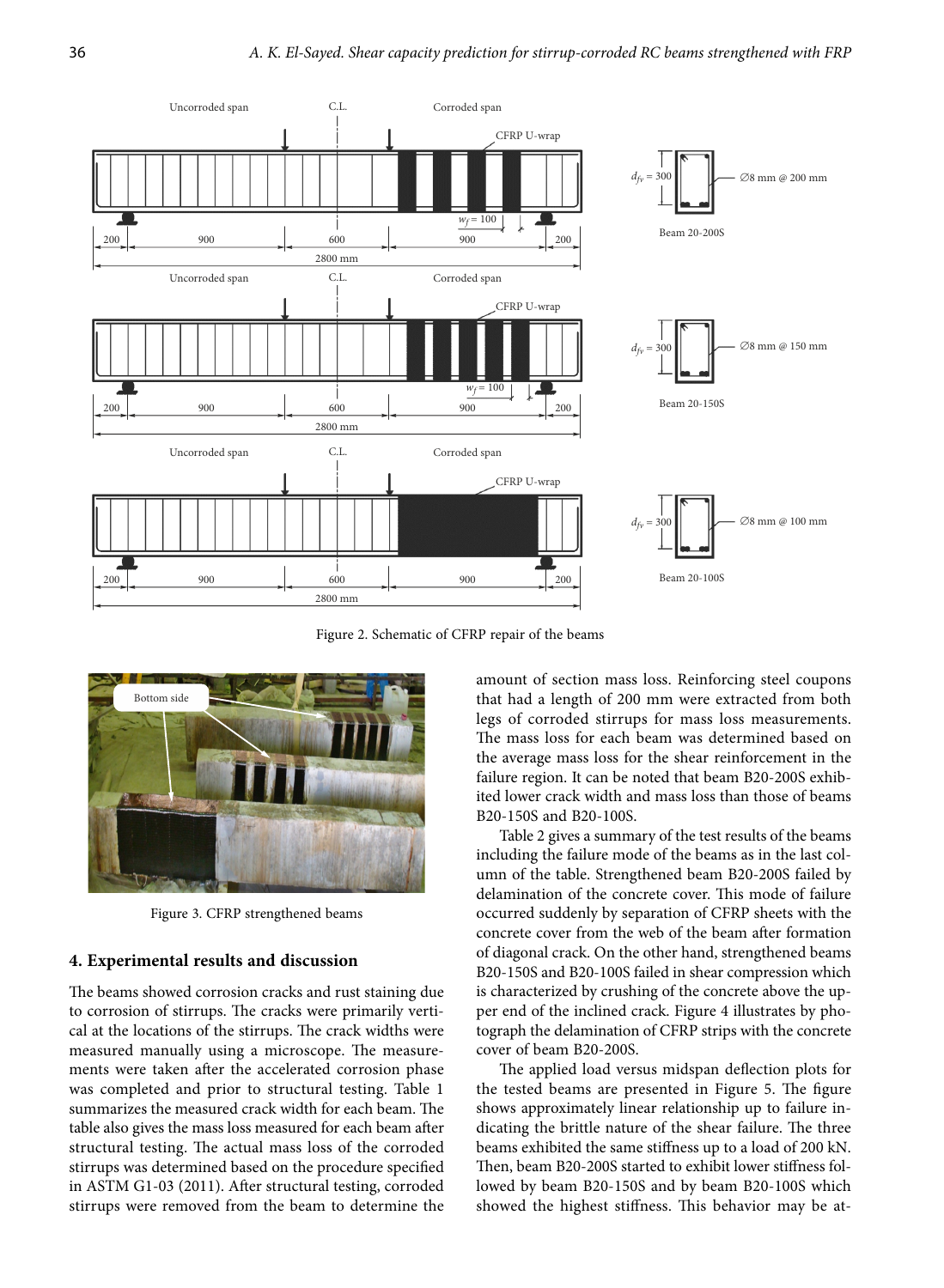tributed to the difference in the spacing of steel stirrups and FRP U wraps in the beams. Figure 5 also shows that strengthened beam B20-200S exhibited a sudden drop in the load at the peak value unlike the two other strengthened beams B20-150S and B20-100S. This indicates the more brittle nature of the debonding failure mode of the CFRP sheets of beam B20-200S compared with the shear compression failure mode experienced by beams B20-150S and B20-100S.

Table 2 gives the measured midspan strains in the longitudinal reinforcement and concrete at failure for each beam. It should be noted that the strain gauges for beam B20-100S malfunctioned and no strain data for steel reinforcement and concrete were recorded for this beam. For beams B20-200S and B20-150S, the measured midspan concrete compressive strain was 2069 and 2255 micro-strain, respectively, which is lower than the concrete crushing strain. The tensile strain developed in the longitudinal bars at failure for the two beams was 2046 and 2238 micro-strain which is less than the yield strain of 2400 micro-strain of these bars. These results indicate that no flexural failure has occurred either by yielding of the longitudinal steel bars or by concrete crushing.



Figure 4. Delamination of concrete covert failure mode (B20-200S)

The applied load-strain plots for the CFRP sheets are shown in Figure 6. It can be seen from the figure that the CFRP sheets did not capture strain before diagonal cracking. After the formation of diagonal cracking at an average load of about 170 kN, CFRP sheets began to capture strain as they started to resist crack opening. At the beginning of this stage, beam B20-200S with wider spacing of CFRP



Figure 5. Load-deflection relationship for the test beams



Figure 6. Load versus CFRP strain for strengthened beams

| Beam                              | J c<br>(MPa) | Ultimate<br>load<br>(kN) | Reinf. Ratio<br>of steel<br>stirrups,<br>$\rho_{v}(\%)$ | Reinf.<br>Ratio<br>of FRP,<br>$\rho_{fv}(\%)$ | Ultimate<br>shear<br>strength<br>$V_{u,exp}$<br>(kN) | Normalized<br>shear stress<br>at failure<br>$V_{u,exp}$<br>$bd\sqrt{f_c'}$ | Mid-span<br>deflection<br>at failure<br>(mm) | Mid-span strain<br>(με) |          | <b>CFRP</b>                   | Failure   |
|-----------------------------------|--------------|--------------------------|---------------------------------------------------------|-----------------------------------------------|------------------------------------------------------|----------------------------------------------------------------------------|----------------------------------------------|-------------------------|----------|-------------------------------|-----------|
|                                   |              |                          |                                                         |                                               |                                                      |                                                                            |                                              | Long.<br>bars           | concrete | strain<br>$(\mu \varepsilon)$ | mode*     |
| B20-200S                          | 46.4         | 462                      | 0.25                                                    | 0.13                                          | 231                                                  | 0.55                                                                       | 15.7                                         | 2046                    | $-2069$  | 3341                          | DL        |
| B <sub>20</sub> -150 <sub>S</sub> | 40.6         | 472                      | 0.34                                                    | 0.17                                          | 236                                                  | 0.60                                                                       | 14.7                                         | 2238                    | $-2255$  | 2432                          | <b>SC</b> |
| B <sub>20</sub> -100S             | 40.4         | 481                      | 0.5                                                     | 0.26                                          | 240.5                                                | 0.62                                                                       | 13.1                                         | $-+$                    | $-+$     | 1015                          | <b>SC</b> |
| $B20-200**$                       | 40.7         | 272                      | 0.25                                                    |                                               | 136                                                  | 0.35                                                                       | 9.4                                          | 1300                    | 1027     | —                             | <b>SR</b> |
| $B20-150**$                       | 40.9         | 346                      | 0.34                                                    | -                                             | 173                                                  | 0.44                                                                       | 12.9                                         | 1808                    | 1383     | -                             | <b>SR</b> |
| $B20-100**$                       | 44.0         | 345                      | 0.5                                                     | -                                             | 172.5                                                | 0.42                                                                       | 13.5                                         | 18.7                    | 1335     | -                             | <b>SR</b> |

Table 2. Summary of test results

*Note:*  $*$  DL = delamination of concrete cover, SC = shear compression, SR = stirrup rupture; \*\* unstrengthened corroded beams tested by El-Sayed et al. (2016); + Strain gauge malfunctioned.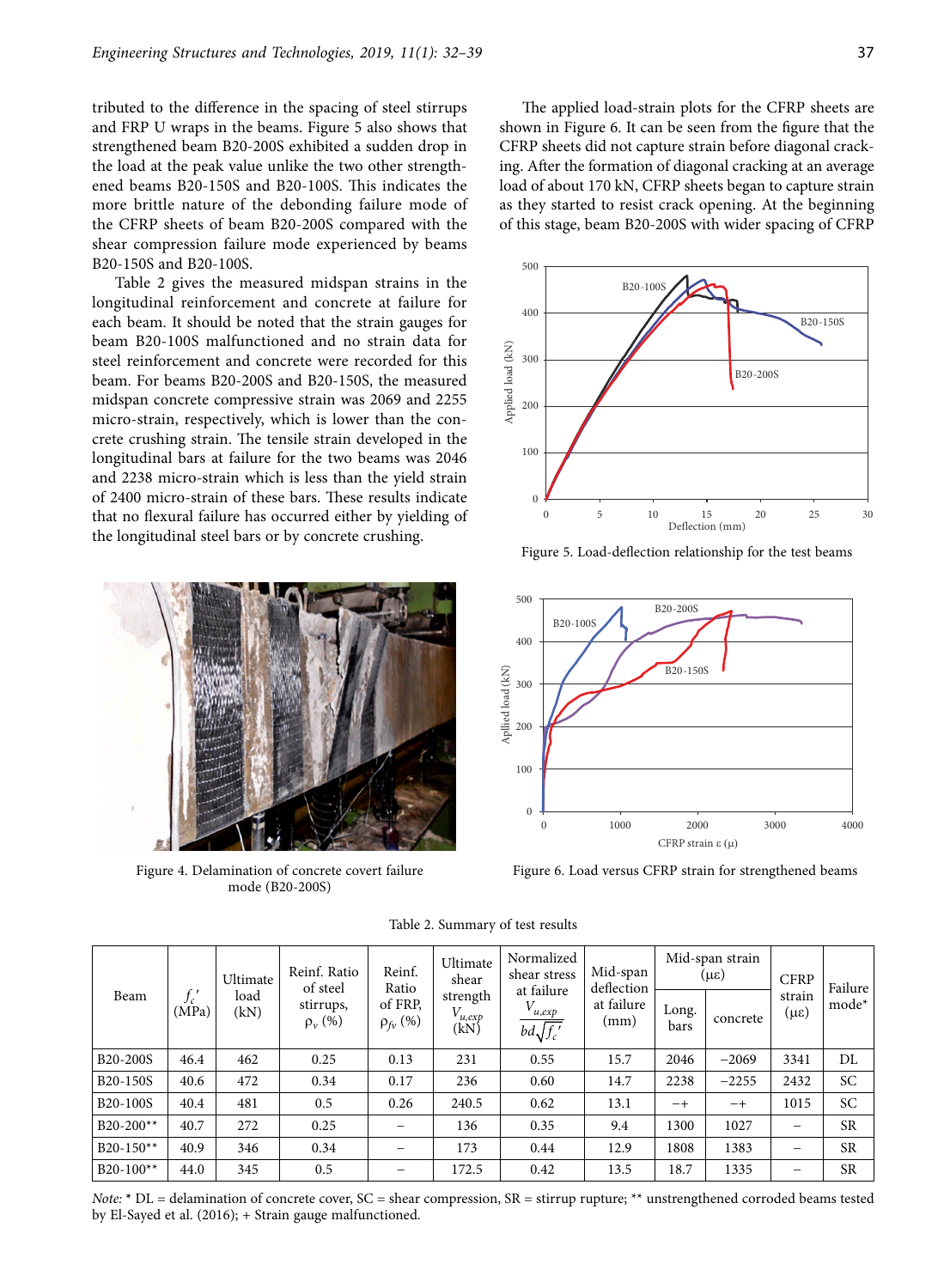reinforcement showed highest rate of strain increase, followed by beam B20-150S, and then by beam B20-100S with continuous CFRP sheets. However, at a load level of 285 kN, the rate of CFRP strain increase for beam B20-200S reduced showing lower strain behavior than that of beam B20-150S. At a load level of 400 kN, the rate started to increase again and the beam experienced the highest CFRP strain at failure. As given in Table 2, the maximum strain developed in the CFRP sheets at failure was 3341 micro-strain for beam B20-200S, followed by 2432 micro-strain for beam B20-150S, and then by 1015 micro-strain for beam B20-100S. This result indicates that the strain increases with the increase of CFRP spacing. Also, the mode of failure affected the obtained strain values. Beam B20-200S experienced relatively higher value of CFRP strain compared to the other two beams because it failed by delamination of CFRP strips. On the other hand, the other two beams failed by shear compression before debonding of CFRP strips. The value of the debonding strain of CFRP strips of beam B20-200S represents about 19% of the ultimate strain of the CFRP materials.

The ultimate shear strength, *Vu,exp*, of the tested beams is given in Table 2. To eliminate the effect of the variation in concrete strength of the beams, the ultimate shear stress  $[V_{u,exp}/(b_w d)]$  for each beam was normalized with respect to the square root of its compressive strength  $[V_{u,exp}/(b_w d$  $\sqrt{f_c'}$ ] as presented in Table 2. As can be seen from the table, the strengthened beams gave normalized shear stresses of 0.55, 0.6, and 0.62 respectively for beams B20-200S, B20-150S, and B20-100S. The corresponding values of the normalized shear stresses for the control beams of corroded stirrups without strengthening reported in El-Sayed et al. (2016) and given also in Table 2 were 0.35, 0.44, and 0.42. These results indicate that the normalized shear stresses of the strengthened corroded beams increased by 57, 36, and 47% over their counterparts without strengthening. This clearly indicates the feasibility and effectiveness of using CFRP strengthening as a repairing system for RC beams with corroded stirrups.

#### **5. Comparison of predictions and experimental results**

The shear strengths of the corroded beams strengthened with CFRP sheets were calculated using Eq. (18) considering the upper limit of shear reinforcement contribution of Eq. (19), as given in Table 3. The shear strength components,  $V_{c,corr}$ ,  $V_{s,corr}$ , and  $V_f$  were calculated using Eqs (12), (14), and (4), respectively and were presented in Table 3 for each strengthened beam. Both components of  $V_{c,corr}$ and *Vs,corr* were calculated considering the measured corrosion crack width. It should be pointed out that the reduction factor  $\psi_f$  was set to equal one in the calculations. Also, it should be noted that the calculated CFRP shear component  $V_f$  of beam B20-100S according to Eq. (4) was 138 kN, while the value of  $V_f$  given in Table 3 is 69.8 kN. This is because  $V_f$  of this beam of heavy shear reinforcement was governed by the limit of shear reinforcement contribution of Eq. (19). Table 3 also compares between the experimental shear capacities of the tested beams and the calculated capacities. The comparison shows that the analytical procedure followed in this paper provides accurate predictions for the shear capacities of the strengthened corroded beams as the average ratio of the experimental to calculated capacities was 1.07 with a coefficient of variation of 8%.

More experimental data are required for further verifying the analytical procedure described in this paper. It is important for any future study on the topic to measure and report the width of the corrosion-induced cracks. This will allow use the described procedure for assessing the shear capacity of the beams. Unfortunately, none of the few studies available in the literature reported the width of the corrosion cracks.

#### **Conclusions**

This paper presented an analytical procedure for assessing the shear capacity of RC beams with corrosion-damaged stirrups strengthened using CFRP sheets. The analytical procedure considers the width of the corrosion-induced cracks as a measure of the sectional losses of the reinforcing steel bars. The paper also presented the test results of an experimental investigation on the shear strength of such beams. Based on this investigation, the following conclusions can be made:

- CFRP shear strengthening of RC beams with corroded stirrups was effective in enhancing the shear capacity of the beams.
- The beam that failed by delamination of the CFRP sheets experienced debonding strain of 3341 microstrain which represented 19% of the rupture strain of CFRP sheets.
- The analytical procedure provided accurate and consistent predictions for the shear capacity of the tested corroded beams with CFRP strengthening.

Table 3. Comparison of shear capacity between analytical and experimental results

| Beam    | $V_{u,exp}$ (kN) | $V_{c,corr}$ (kN) | $V_{s,corr}$ (kN) | $V_f(kN)$ | $V_{n,corr}$ (kN) | $V_{u,exp} / V_{n,corr}$ |
|---------|------------------|-------------------|-------------------|-----------|-------------------|--------------------------|
| 20-200S | 231              | 59                | 62.2              | 75.7      | 196.9             | 1.17                     |
| 20-150S | 236              | 52.3              | 80.3              | 92.3      | 224.9             | 1.05                     |
| 20-100S | 240.5            | 49.3              | 121.4             | 69.8      | 240.5             | 1.0                      |
|         |                  |                   |                   |           | Average           | 1.07                     |
|         |                  |                   |                   |           | <b>SD</b>         | 0.09                     |
|         |                  |                   |                   |           | $COV$ $(\%)$      | 8                        |